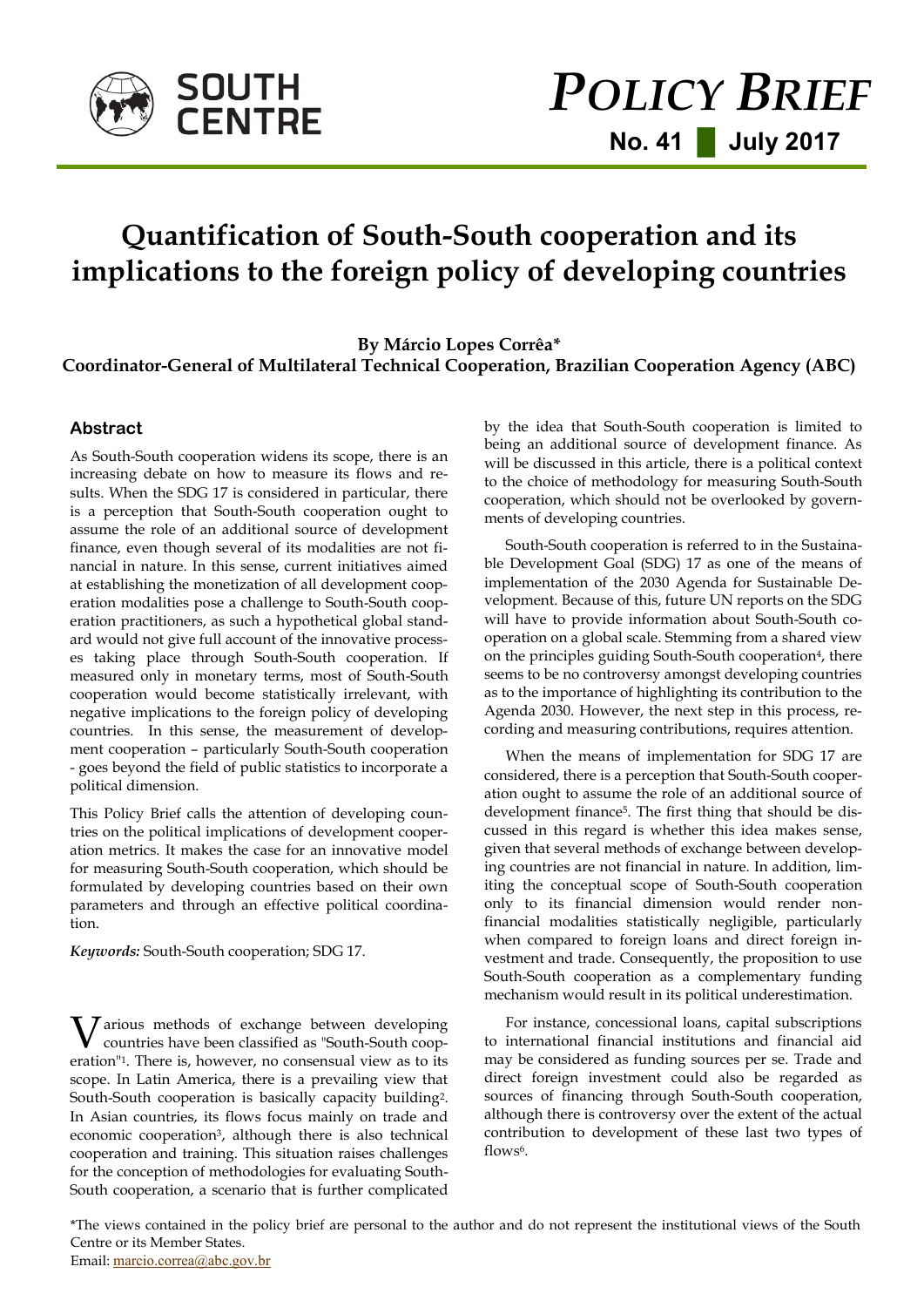## **The financial assessment model: different perspectives between North-South and South-South Cooperation**

The systems adopted by traditional donor countries for measuring their international cooperation are based on monetization. In South-South cooperation there are multiple models adopted by developing countries. Given these multiple scenarios, there are arguments in favor of adopting monetization as a global standard. As this view has been spreading, without an alternative coming from developing countries, it will come as no surprise if the United Nations adopts monetization as the standard for South-South cooperation as well. In such a scenario, the political dimension of the way international cooperation is measured and evaluated – including South-South cooperation – would likely be confined to academic discussions.

Developed countries use hard currency monetization to quantify their international cooperation. This practice favors a prominent position and grants political visibility in the global development arena. The North-South operational format, together with the conceptual framework behind it, has provided donor countries with a functional and long-lasting model, one that is operationalized within an international context exposed to the broad and effective political influence of developed countries. The objective here is not to pass judgment on the political motivations that underlie North-South cooperation, but rather to note that the differences between the approaches adopted by traditional donors and South-South cooperation partners have direct implications for quantification of the main modalities of international development cooperation.

Although functional, in practice the North-South cooperation model does not contemplate a dialogue between involved parties regarding the purposes of international cooperation–*from the recipient countries´ point of view*–as the main reference for choosing the most efficient and effective path to development. Moreover, it is not always evident that development cooperation relationships have been designed according to a strategic view aimed at promoting long-term and sustainable structural changes. The current discourse, as seen in the Global Partnership for Effective Development Cooperation, gives priority to the evaluation of managerial aspects of cooperational initiatives, especially to efficiency and accountability. There is an eloquent silence when it comes to donors and recipients jointly evaluating the efficacy of international cooperation as an instrument for promoting autonomous development.

Given the arguments above, it is possible to see how the choice for monetization of all means of implementation might limit efforts to measure and evaluate international cooperation. Current practice has been constrained to measuring the contributions of the provider country in monetary terms, when it should instead focus on assessing coherence between all sorts of inputs and the actual development gains deriving from an international cooperation partnership. This emphasis on the financial aspects of development cooperation is then associated with evaluations of how well or poorly the resources were invested. However, the point to keep in mind is that "quantity is not quality". For instance, the voluntary work of 10 sanitary engineers might have a positive long term impact on access to public health services in a poor country. In contrast, a US\$ 1 billion donation to fund operations of public hospitals in that same country might only produce temporary effects if no sustainability measures are taken to ensure service continuity. Hence, when evaluating development results it is not enough simply to quantify financial resources.

Furthermore, monetization does not seem to provide an appropriate basis to measure results and impacts, because it does not reflect or reconcile the intrinsic nature and purposes of non-financial South-South cooperation modalities. If measured only in monetary terms, the volume of financial resources involved in technical cooperation may be irrelevant and politically disadvantageous to the developing countries involved.

South-South technical cooperation is based on knowledge exchange with the ultimate goal of expanding capacities through mobilization of experts, field missions, technical outputs and training. As such, in effectively horizontal and participative relationships, South-South exchanges ought to include an initial discussion of the processes that led to the generation of the knowledge and experiences that are to be shared, including both positive and negative technical, institutional and contextual elements that affected their creation and consolidation. This dialogue is fundamental to allow flexibility in matching the knowledge that is going to be exchanged with the factors that impinge upon the capacities that partners expect to develop. In this way, developing capacities by means of knowledge sharing between experts from developing countries differs from the sort of top-down, gap-filling transfer of technical content of traditional consulting services. That is, we are not dealing with a simple linear relationship by which technical deficiencies are diagnosed and remedied by external inputs. On the contrary, capacity development is an endogenous process, where external support and resources play a complementary, supporting role. In this scenario, even though operational costs incurred in non-financial modalities of South-South cooperation lend themselves to monetary quantification, simplified measurement methodologies are not suited to give full account of the horizontal interaction and innovation processes taking place through South-South cooperation mechanisms.

The views expressed above also apply to academic, scientific and technological cooperation as well as to humanitarian assistance with resilience-building components. The content exchanged through these cooperation modalities cannot adequately be measured in monetary values, even though some inputs from these categories may include some level of monetization, such as travel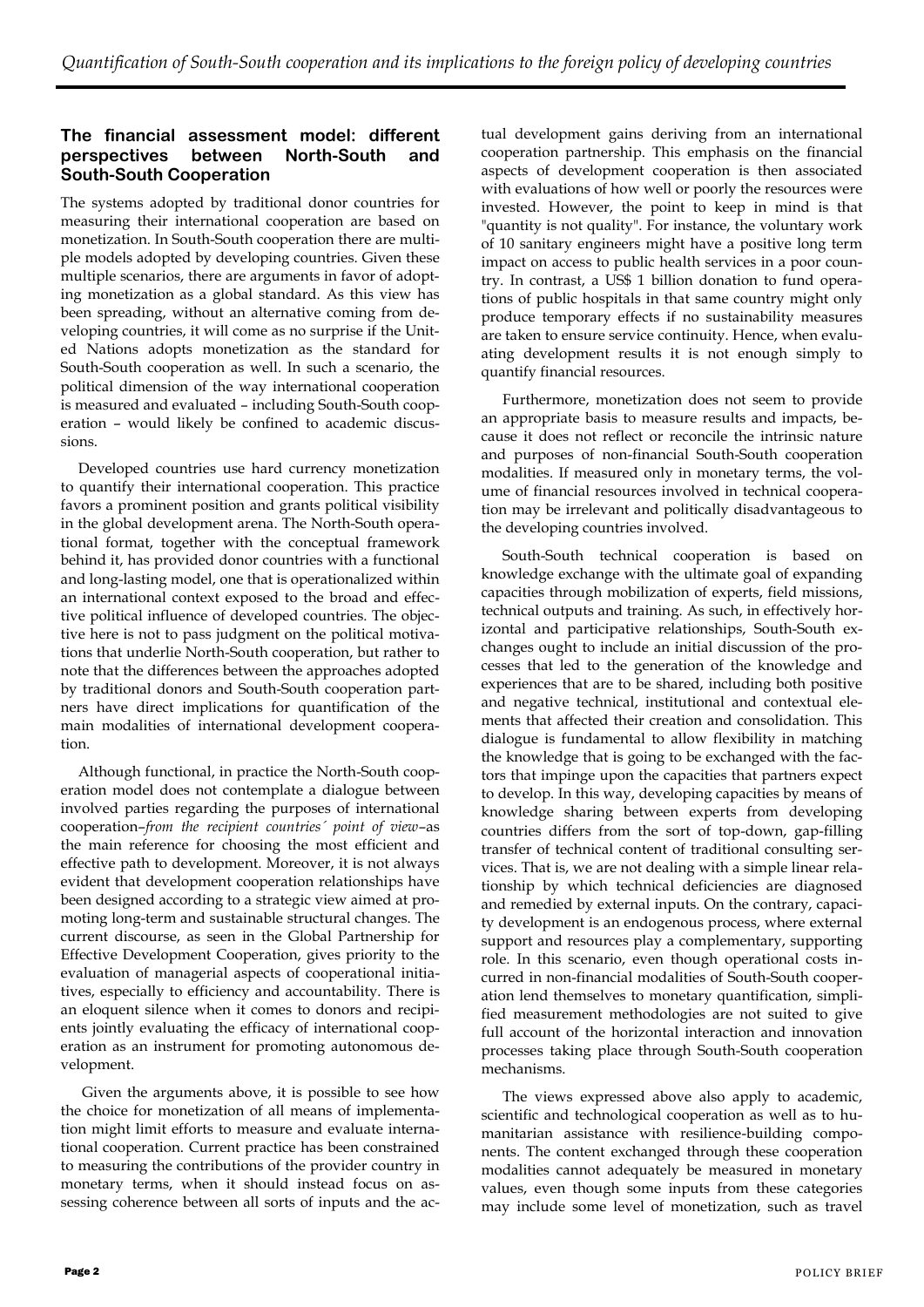costs, materials and equipment, infrastructure and logistical support.

Despite this, measurements of South-South cooperation that only take into account operational costs are very common7. In such cases, the practice is to include travel expenses, per diems for experts and trainees, the value of goods and equipment transferred, in addition to hourly rates. In regards to the work of experts in particular, such standards present more than one problem.

First, since the majority of experts in South-South technical cooperation are civil servants, it is not possible to apply a market value to the skills and knowledge that they make available for project implementation. There are difficulties in equating the work of public sector experts with the work of private consultants, especially that of international professionals. The reason for this is that the average hourly rate of a skilled professional from a developing country is only a fraction of the corresponding hourly rate of their counterpart from a donor country. Multiplying this difference by thousands of experts, working on hundreds of projects in both North-South and South-South cooperation, the monetary value of the former will be much higher than that of the latter.

These arguments bring us to the issue of measuring and comparing costs and benefits. A technical cooperation project can have minimal financial costs when compared to the benefits achieved in the quality and effectiveness of public policies and programs resulting from it, with potential positive impacts that can reach up to billions of US dollars. This particularity regarding South-South cooperation presents an additional argument against its classification solely as a source of funding.

## **Politics versus Statistics**

International cooperation should not be seen as philanthropic. For some countries, cooperation is an ancillary means to the ultimate objectives of much larger geopolitical and trade agendas. To a second group of countries with less economic or military influence, development cooperation is used as a soft power platform. In this sense, the question of how international development cooperation is to be evaluated goes beyond the issue of public statistics to explicitly incorporate a political dimension.

Appraising international cooperation from a financial perspective may be convenient for countries with great financial capacity for funding development projects, because they can take political advantage of announcing resource allocations and because earmarking larger volumes of financial resources for development cooperation ensures considerable international visibility and greater political edge. But this also means that the discussion about the transformative role of development cooperation might be overshadowed. By their turn, countries without the same means need to chan-

nel their contributions through other cooperation mechanisms, for example through knowledge sharing and capacity development activities. In such cases, the impact that these mechanisms have on the quality of life of populations in partner countries cannot be appropriately measured by monetary figures alone.

Attempts to collect data on South-South cooperation by actors outside the developing world should not be viewed exclusively as academic exercises or efforts to increase the availability of information on development cooperation flows. Some actors could be interested in adopting monetary standards for measuring South-South cooperation because they see it as a potential, complementary source of funds (the idea of "new donors"), while others might be interested in financial data on South-South cooperation for market intelligence purposes or to monitor the dynamics of diplomatic alliances.

#### **The case for an innovative model for measuring South-South cooperation**

The differences between South-South and North-South cooperation practices motivate the conception of an innovative, specific model for recording data on exchange flows between developing countries, that may reveal its unique characteristics. This framework could rely on a multifaceted data set integrating the following components: (i) appraisal of inputs compatible with monetization; (ii) quantifying the volumes of all types of in-kind resources mobilized by South-South partner countries, regardless of their position as providers or receivers, and for which monetization is not the best indicator; (iii) assessment of the connection between financial and nonfinancial inputs and outputs; and (iv) evaluation of the results attributable to these initiatives and to their respective beneficiaries.

Such a framework should be complemented by systematic reporting on sectors targeted by South-South cooperation initiatives and by the definition of units of measure and indicators compatible with the nature of the expected results in each of those sectors. These two categories of data would then serve as the basis for assessing coherence and political relevance of initiatives implemented under all South-South cooperation modalities.

It should be taken into account that monetary quantification of South-South cooperation will be needed within the spheres of financial cooperation, economic assistance, investments and trade. In turn, monetary quantification of non-financial South-South cooperation modalities would be optional, given that their priority is the exchange of material and human inputs/resources. In any case, a platform encompassing both financial and non-financial data will be indispensable to evaluate the efficacy of the contributions mobilized through South-South cooperation in producing socio-economic results. Such a standard would avoid limiting analysis to a simplistic and politically motivated comparison between larger or smaller financial allocations. Additionally, it would allow appraisal of the strategic choices of South-South cooperation partners, weigh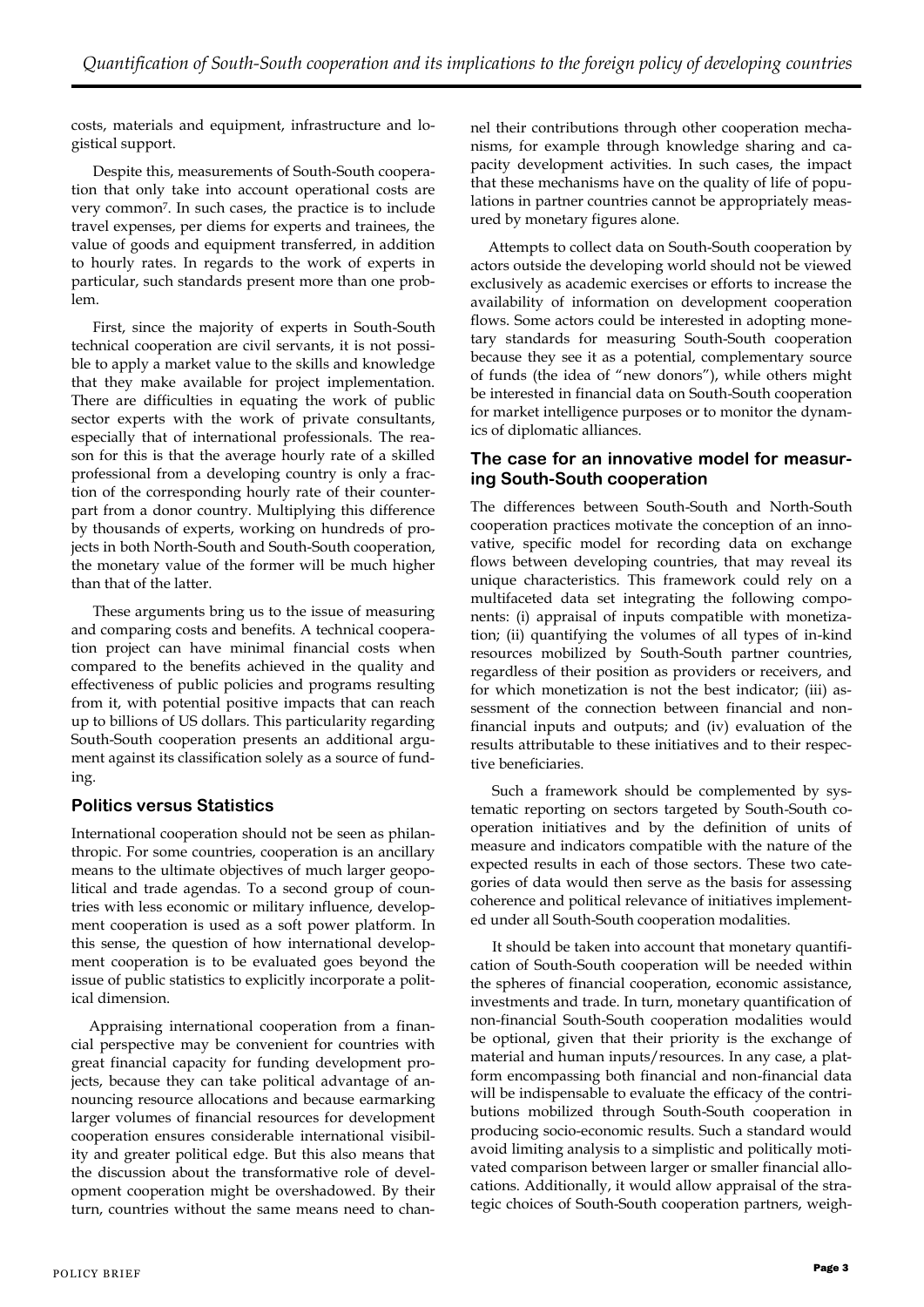ing different mechanisms of exchange, assessing coherence between rhetoric and practice, gaging success and failure and evidence of sustainability and more importantly, evaluating transformative impacts.

## **Taking the Lead**

The formulation of a methodological basis for quantification and evaluation of South-South cooperation should be carried out by the governments of developing countries, preferably with participation of national academic institutions and civil society. However, achieving such a goal in the near future would not come without challenges. Firstly, there are significant disparities amongst developing countries as to their capacity to formulate methodologies for quantification. Secondly, major providers of South-South cooperation have not shown willingness to move in the direction of a common model. Thirdly, developing countries do not have a common forum or organization with the mandate to facilitate this process in the way that the OECD Development Assistance Committee does for North-South cooperation.

There are two possible paths forward to ensure conditions for at least some developing countries to implement procedures for appraising their South-South cooperation activities. Initially, the exchange of managerial practices in the field of international cooperation among developing countries could be considered. Experiences in this context have been developed in SEGIB's Ibero-American Program for Strengthening South-South Cooperation (PIFCSS)<sup>8</sup> and through the Project 'Capacity Development in Management of South-South and Triangular Cooperation´ between UNOSSC, the Brazilian Cooperation Agency of the Ministry of External Affairs of Brazil (ABC/MRE) and the Japanese International Cooperation Agency (JICA).

Such an exchange of experiences could go further, including mutual access to information systems, and a debate at the strategic level on the political implications of the quantification of South-South cooperation. It would also be necessary to promote efficient coordination between the focal points responsible for South-South cooperation. Some mechanisms already exist within the framework of regional organizations, such as the New Partnership for Africa's Development (NEPAD) and the Community of Latin American and Caribbean States (CELAC). A common strategic vision on this matter would still have to be coordinated with similar organizations from other geographical locations. Another path would involve partnerships between governments, academia and the civil society in developing countries. With regard to non-public actors, attention is drawn to the possibility of the lack of adequate understanding by these entities and researchers of the nature and practice of South-South cooperation.

It is important to note that continuity of the current scenario, the lack of a common understanding among developing countries on this subject, poses risks that may not be perceived or evaluated to their full extent. Enhancing the understanding of South-South cooperation modalities and practices, and not just accepting it as a source of development financing, could lead to a fundamental change in the strategies towards the eradication of poverty and the promotion of sustainable development. In addition, it would be in the interests of governments of developing countries to move away from an architecture of international cooperation that has been set up to reflect - and maintain - a position of political leadership of a small group of nations, which do not neglect to use this advantageous position in the field of international cooperation to promote their economic and geopolitical interests.

In conclusion, it can be said that the current measurement of South-South cooperation is in the first steps of evolution, both in its political and technical dimensions. New initiatives in this area have been designed and tested, but their consolidation depends on the development of appropriate managerial capacities in developing countries, as well as on indispensable political coordination between them.

#### **End notes:**

<sup>1</sup>Technical cooperation, scientific and technological cooperation, scholarships, volunteering, humanitarian assistance, financial cooperation, investments in infrastructure, etc.

<sup>2</sup>SEGIB (2016b), *Report on South-South Cooperation in Iberoamerica 2016*.

<sup>3</sup>People's Republic of China (2013), *China-Africa Economic and Trade Cooperation 2013.*

<sup>4</sup>United Nations General Assembly, Resolution A/RES/64/222 "Nairobi outcome document of the High-level United Nations Conference on South-South Cooperation".

<sup>5</sup>United Nations General Assembly, Resolution A/RES/70/1 "Transforming our world: The 2030 Agenda for Sustainable Development". SDG 17, Target 17.3 (Finance) "Mobilize additional financial resources for developing countries from multiple sources", Indicator 17.3.1 "Foreign direct investments (FDI), official development assistance and South-South Cooperation as a proportion of total domestic budget".

6 Trade exchanges are not always beneficial to both parties. This is because one country's products can dominate economic sectors of the other country, which may result in the loss of thousands of jobs and disruption of whole economic sectors. In worst case scenarios, they may damage the balance of payments, cause loss of autonomy and create dependency. The same could apply to external investments, because not all of them are necessarily positive, especially when assessed against criteria of quality and impact on the creation of new jobs, technology transfer, innovation, tax revenues, labor rights and environmental laws, etc.

<sup>7</sup>SEGIB (2016a), *DT/09 Valoración de la Cooperación Sur-Sur: Avances y retos em Iberoamerica.*

<sup>8</sup>Secretaría General Iberoamericana (SEGIB), Programa Iberoamericano para el Fortalecimiento de la Cooperación Sur‐ Sur (PIFCSS)